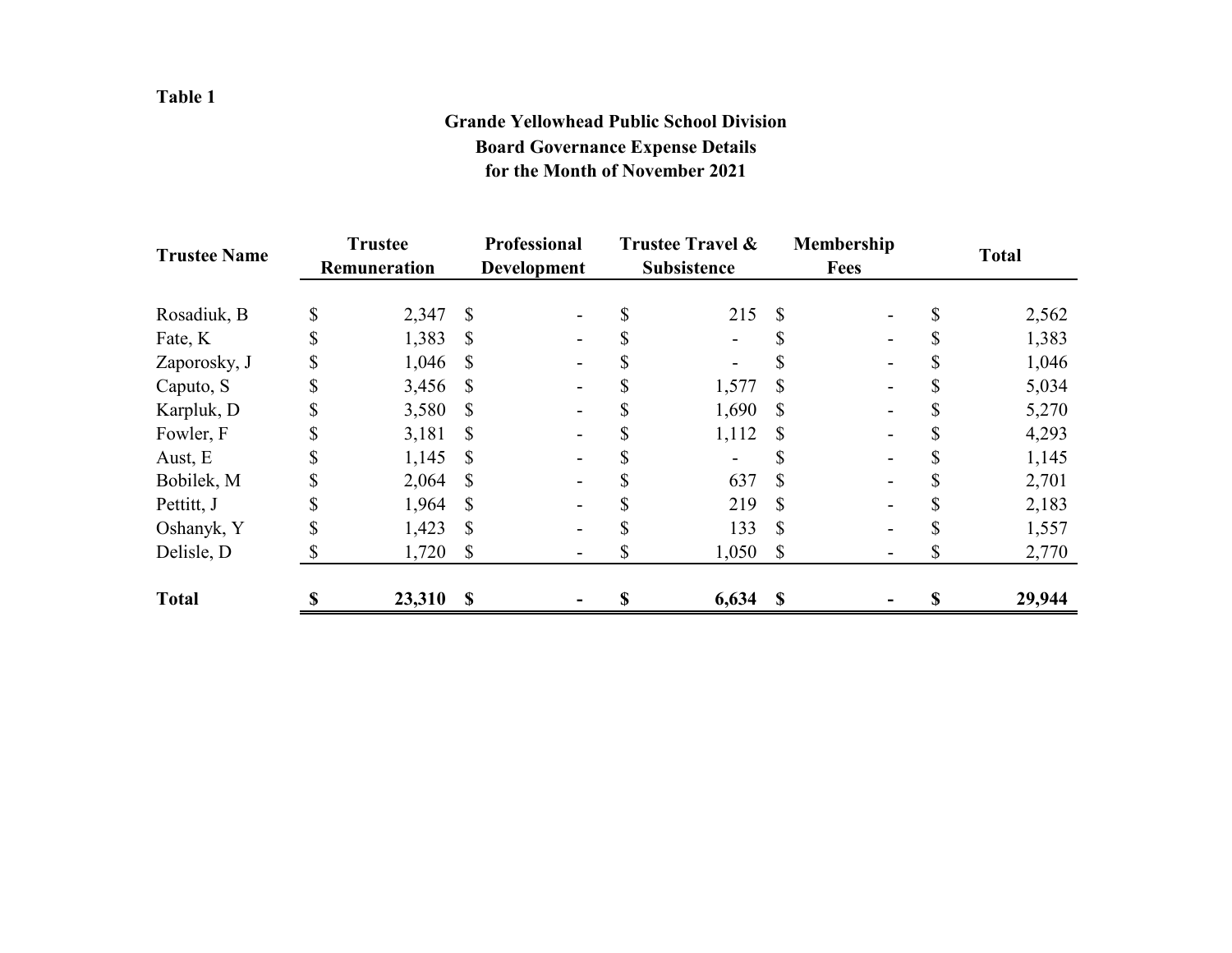# **Board Governance Expense Details September 1, 2021 to November 30, 2021 Grande Yellowhead Public School Division**

| <b>Trustee Name</b> | <b>Trustee</b><br>Remuneration |        | <b>Professional</b><br>Development |  | Trustee Travel &<br><b>Subsistence</b> |                          |              | Membership<br>Fees | <b>Total</b> |        |  |
|---------------------|--------------------------------|--------|------------------------------------|--|----------------------------------------|--------------------------|--------------|--------------------|--------------|--------|--|
| Rosadiuk, B         | \$                             | 11,090 | \$                                 |  |                                        | 562 \$                   |              |                    | \$           | 11,652 |  |
| Fate, K             | \$                             | 7,011  | S                                  |  |                                        | 2,485                    | <sup>S</sup> |                    |              | 9,495  |  |
| Zaporosky, J        |                                | 6,894  |                                    |  |                                        | 98                       | -S           |                    |              | 6,992  |  |
| Caputo, S           | J.                             | 8,048  |                                    |  |                                        | 2,332 \$                 |              |                    | J)           | 10,379 |  |
| Karpluk, D          | S                              | 8,755  | S                                  |  |                                        | 2,952                    | <sup>S</sup> |                    |              | 11,707 |  |
| Fowler, F           | 77                             | 7,986  |                                    |  |                                        | 1,625                    | <sup>S</sup> |                    |              | 9,610  |  |
| Aust, E             | S                              | 5,488  | S                                  |  |                                        | $\overline{\phantom{a}}$ |              |                    |              | 5,488  |  |
| Bobilek, M          | J.                             | 2,064  | S                                  |  |                                        | 1,149                    | <sup>S</sup> |                    |              | 3,213  |  |
| Pettitt, J          | \$                             | 1,964  | S                                  |  |                                        | 732                      | <sup>S</sup> |                    |              | 2,695  |  |
| Oshanyk, Y          | J.                             | 1,423  | \$                                 |  |                                        | 645                      | S            |                    |              | 2,069  |  |
| Delisle, D          |                                | 1,720  | \$                                 |  |                                        | $1,562$ \$               |              |                    | \$           | 3,282  |  |
| <b>Total</b>        |                                | 62,443 | S                                  |  |                                        | $14,141$ \$              |              |                    | S            | 76,583 |  |